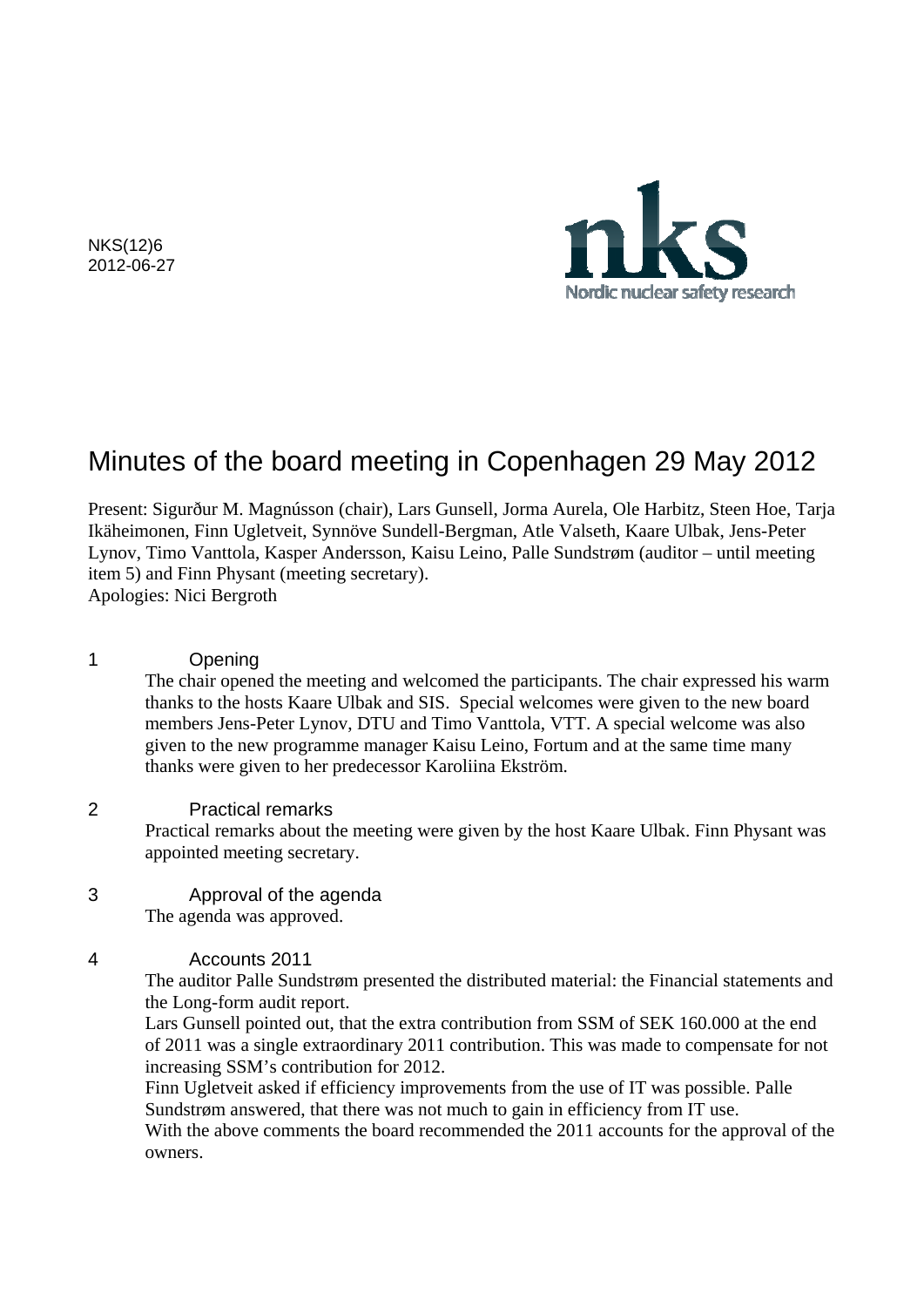# 5 Financial status for the current year

Finn Physant presented the distributed material: the Financial status report and the Financial programme specification, both dated 14 May, 2012. The reserve at present was estimated to approximately 1.8 MDKK.

Atle Valseth and Finn Ugletveit asked about a specific line in the programme specification under the R programme, "Activity from 2008". Finn Physant answered, that there were only historical reasons for using this. It was concluded, that this line will be renamed as the line covers all the ongoing activities of the R programme.

#### 6 Minutes of last board meeting (Oslo, 11 January 2012)

The chair noted two misprints in the draft minutes. Under item 13 Fukushima seminar "January 2012" will be exchanged with "January 2013" and in Appendix A Budget decision for 2012 the B-part activities "DKK 3.300.000" will be exchanged with "DKK 3.320.000" according to the actual board decision.

With these corrections the minutes were approved.

## 7 News since last board meeting

a) Report from the owners' group

Ole Harbitz informed the board that the future chair's contract had been discussed between the owners, as the contract with Sigurður M. Magnússon ends in December 2012. The owners are really happy with the present handling of NKS and want continuation, so the owners' conclusion is to enter a new contract with Sigurður M. Magnússon aiming at a contract period of two plus two years from 2013 to 2016.

Lars Gunsell informed the board about the status of the Swedish board members. Synnöve Sundell-Bergman will leave the board after this meeting, which means that two new members are to be appointed. Lars Gunsell stated that the members will be appointed before the next board meeting.

b) News from board members organisations

The members informed each other about relevant news.

c) Administrative news

The chair gave a summary of the status of the policy and administrative documents. A new "Handbook for NKS applicants and activity leaders" has been written by the PC's and Kasper Andersson made a short presentation of the handbook, which focuses on what can be useful for both applicants and activity leaders. Links have been made to relevant information. The handbook was very well received by the board.

An updated version of the "NKS Administrative Handbook" has been made by Finn Physant, who made a short presentation of the handbook, which now includes an attachment with a run down of the NKS calendar year from an administrator's point of view.

The board members are welcome to comment on the two handbooks until 15 August. After this document summary the chair indicated that the two handbooks in connection with parts of the website and pamphlet also could cover the need for a policy document. Lars Gunsell underlined the fact that the Swedish 2008 version of the policy document is

still valid and correct. The Swedish version has as an important goal for NKS to contribute to a common Nordic view on nuclear and radiation safety. If this goal is dropped the justification for NKS to have its own research administration will be much weaker. The goal should be kept and made very clear in the pamphlet and other NKS promotional material.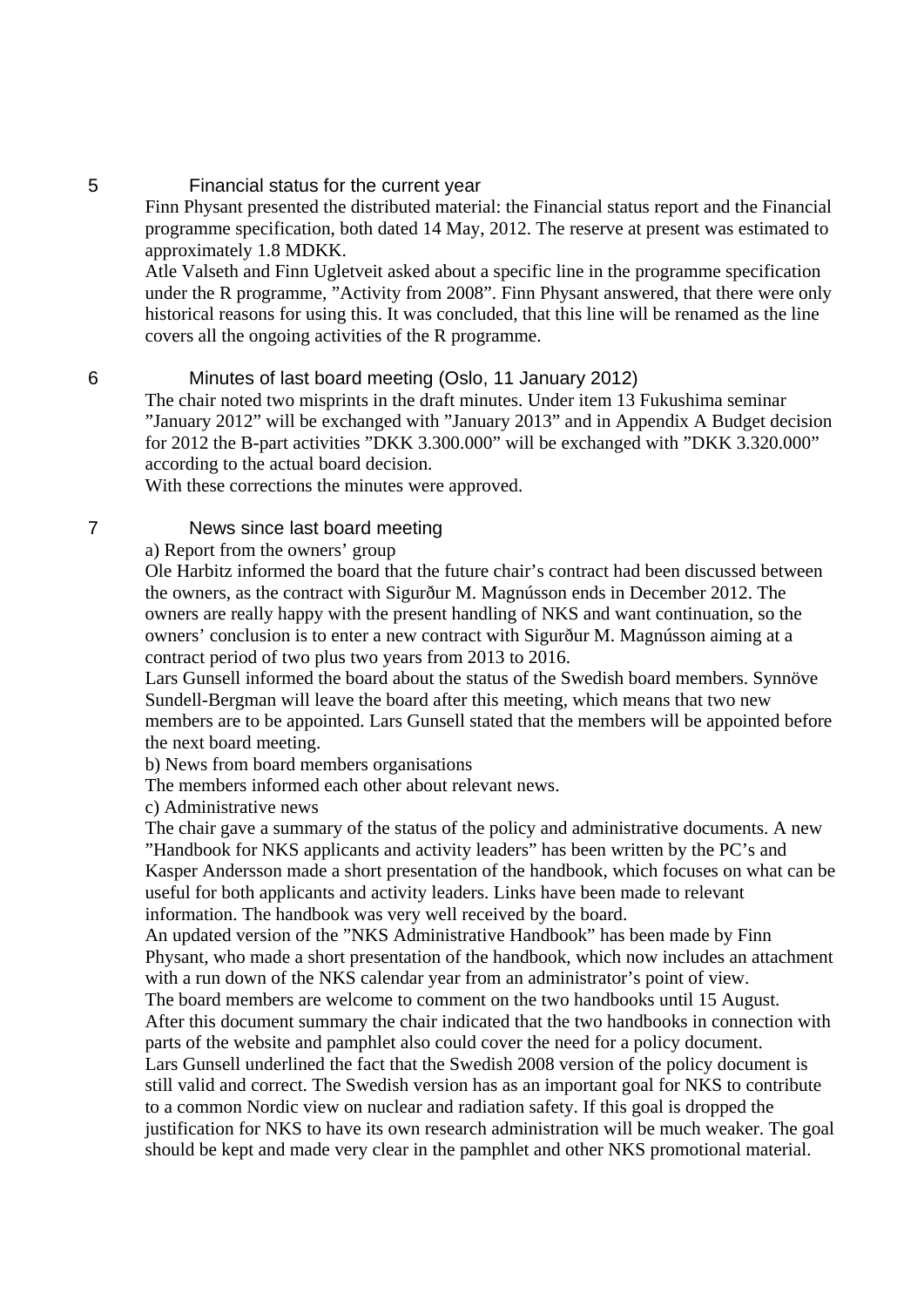The chair took note of this and concluded that the coordination group for the next board meeting will consider if the policy document should be revised in English and how this important goal can be incorporated into the NKS pamphlet and other promotional material.

#### 8 R-part: status

With many recommendations and warm welcome Jorma Aurela presented and introduced to the board the new R-part manager Kaisu Leino from Fortum. Kaisu works as a design engineer and holds a masters degree from Lappeenranta University. The chair referred to the extensive written status overview from the former programme manager Karoliina Ekström and Kaisu Leino made a brief presentation of the status of the ongoing activities. All projects are running according to plan.

## 9 B-part: status and new activities

Kasper Andersson presented the status of the ongoing NKS-B activities. All new activities are running according to the plan, and all activities that started before 2012 are finalised or nearing finalisation. The PONPP2 activity has still not started since partners have not yet been able to commit the required resources, and no contract has been signed.

#### 10 Information activities

Finn Physant informed the board about the website, newsletters etc. – The report part of the new website with filter, search function etc. was finalised during April and the website itself was announced open in a NewsFlash 3 May. Besides this NewFlash two more have been distributed since the last board meeting. The one of 13 January was a short report from the last board meeting and the one of 3 April included B and R reporting with new published reports. A NewsLetter with further news from the programmes was distributed one week before this meeting. – A new updated version of the pamphlet "Nordic Nuclear Safety Research" has been published and was distributed to the board. In connection with the change of programme manager it was concluded that a new pamphlet had to be made and it should be published in due time before the upcoming Fukushima seminar. If new policy statements should be part of this new pamphlet, the coordination group would ask the board to comment on such statements.

## 11 Fukushima seminar

A draft of the NKS Fukushima seminar programme dated 11 May was presented to the board by the PC-B. The draft was well receive but at the same time the need for a clear focus and more cross over was stressed.

The following is an extract from the discussion:

There was general support for a key speaker from UNSCEAR but ICRP was also mentioned (Abel González). There was a proposal to consider to have a key speaker that could address what happened at the plant.

The usefulness of having 5 individual presentations (one for each of the Nordic NPP's) was questioned as the presentations might be repetitive.

It was proposed that the order in the programme of topics 2 and 3 should be reversed, so that the discrepancies in Nordic perception and response would be presented prior to suggestions for improvement of co-operation.

It was proposed that risk communication was an issue that merited discussion at the seminar and the importance of adequate measurement and monitoring systems was emphasized. Use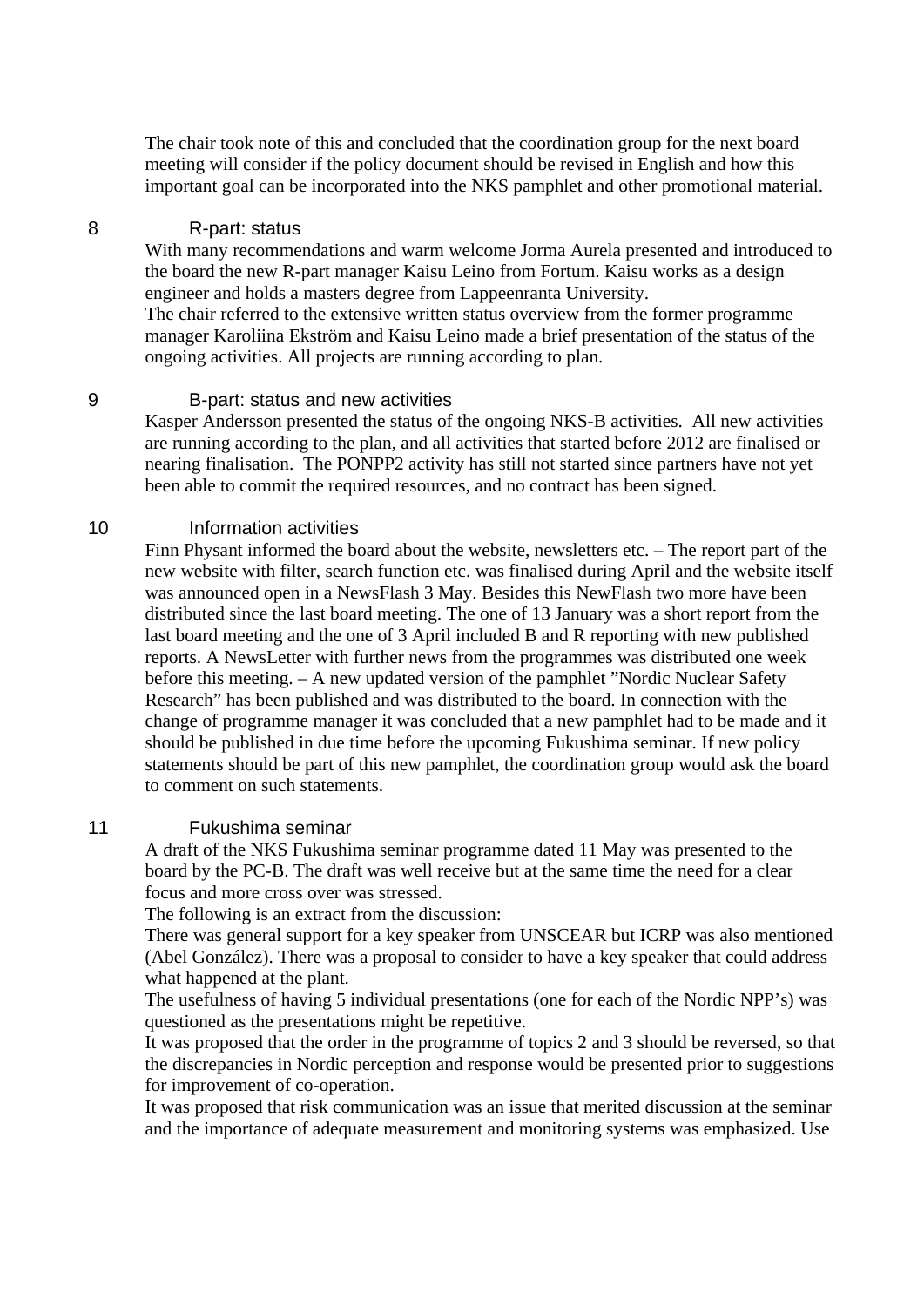of CTBTO data was mentioned and the question asked if the Nordic measuring capability was sufficient.

It was agreed that it would be useful to present at the seminar a brief overview of NKS activities that have been initiated on the background of the Fuskushima accident. It was agreed that the Swedish radioecologists could hold their seminar in direct conjunction (either before or after) of the NKS seminar but at no cost for NKS. This message will be delivered to Mats Isaksson who had contacted the PC-B regarding this possibility.

SSM will assist with the practical arrangement of the seminar and book a suitable venue that can hold up to 150 participants. NKS will cover the cost of the venue and offer coffee to all participants but neither dinner nor lunch for others than those directly invited to the seminar since there is no registration fee for the seminar.

The possibility of an official press release/conference after the seminar was suggested. The draft programme will be further developed by the PC's assisted by other members of the programme group in close co-operation with the chair who may involve members of the NKS board in the work. A final draft is to be presented to the board by 1 September.

#### 12 Research activities in 2013

The chair informed the board about this year's call for proposals (CfP). There will be a CfP for both the B- and R-part opening on 1 September with deadline 15 October. The deadline for submission of evaluations from board members will be 15 November and the next coordination meeting will take place end of November.

The board agreed that the budget for each programme's activities is set at 3.5 MDKK. The chair asked the owners if the funding in 2013 can be expected to be as the funding in 2012 maybe with a raise of 2.5%.

Jorma Aurela stated that the contribution of the Finnish owner for 2013 will be 340.000 EUR - 10.000 EUR more than in 2012

The other owners expressed their hopes for a contribution from their organisations of at least the amount of 2012.

The chair will ask the co-financiers for their 2013 contributions during the summer.

#### 13 Other issues

The chair informed that he had been approached by the NSFS with a request for financial support. NSFS wants to maintain the legacy of Bo Lindell and make his monumental work on the history of radiation protection in 4 volumes available to a larger audience by translation from Swedish to English. One of the volumes deals with the Nordic cooperation in radiation protection since 1950. The cost of the project is estimated to be around 120 000 EUR according to estimates from translation bureaus. NSFS has established a working group with Jack Valentin, chair, Sigurður M. Magnússon, Sisko Salomaa and Wendla Paile with a mandate to formulate the translation process including a time schedule, formulate a model for financing, estimate the costs for a translation including the costs for internet publishing "Print on demand". There will be a project group of at least one member from each of the Nordic countries to oversee the translation and ensure a translation of high quality.

The idea is to make the translation available electronically for free with a "Print on demand" internet publishing at a price. It is proposed that the electronic translation be hosted by the NKS website which will enhance the international visibility of NKS. The NSFS is able to cover 25 % of the translation cost up to 30 000 EUR and asks for financial support from NKS as possible.